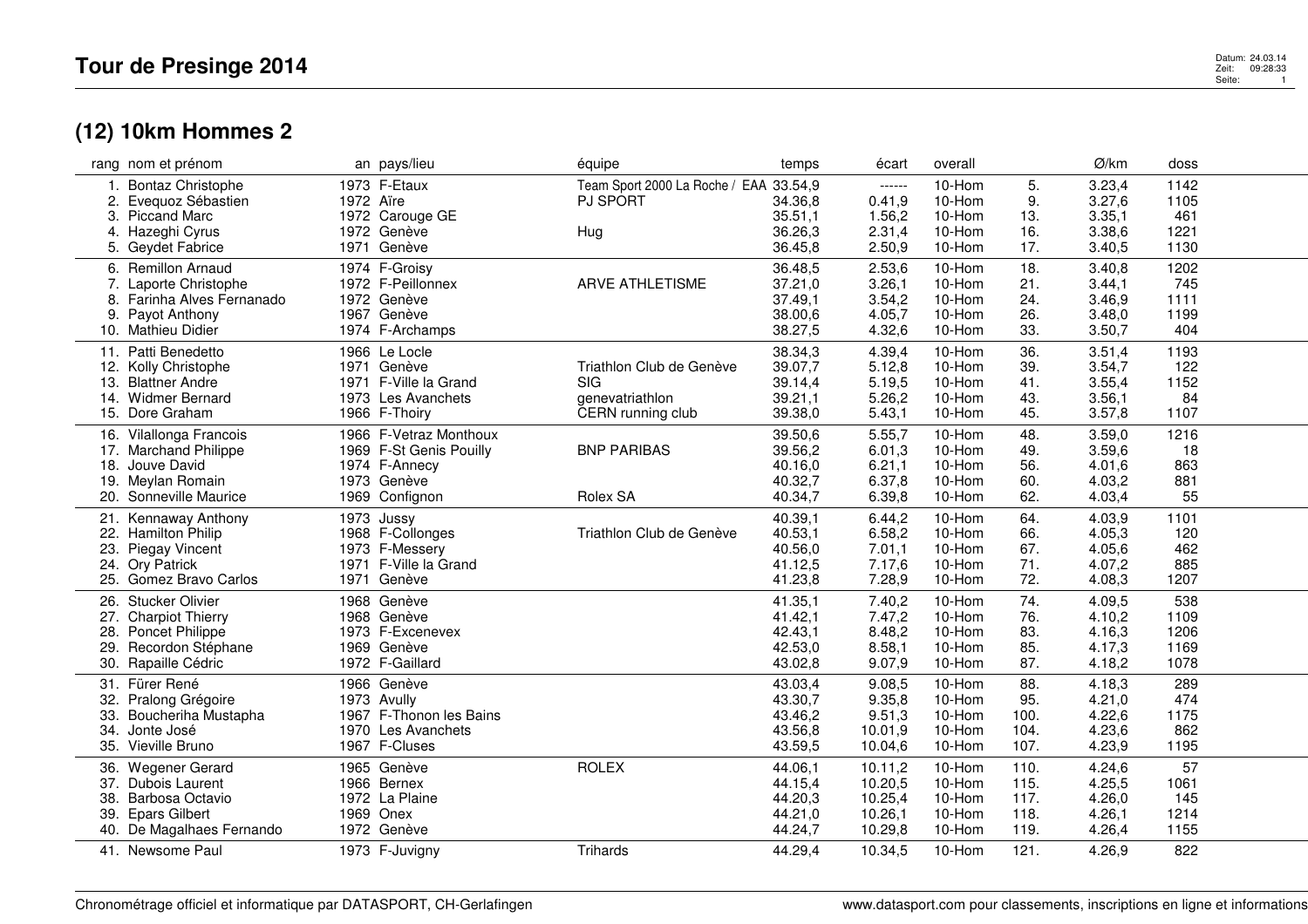## **(12) 10km Hommes 2**

|     | rang nom et prénom                               |      | an pays/lieu                 | équipe               | temps   | écart   | overall |      | Ø/km   | doss |  |
|-----|--------------------------------------------------|------|------------------------------|----------------------|---------|---------|---------|------|--------|------|--|
|     | 42. Guinand Cédric                               |      | 1971 Genève                  | <b>UBS</b>           | 44.48,8 | 10.53,9 | 10-Hom  | 127. | 4.28,8 | 609  |  |
|     | 43. Roy Patrice                                  |      | 1966 Presinge                |                      | 44.51,6 | 10.56,7 | 10-Hom  | 128. | 4.29,1 | 509  |  |
|     | 44. Spinedi Patrick                              |      | 1968 Presinge                |                      | 44.53,3 | 10.58,4 | 10-Hom  | 130. | 4.29,3 | 722  |  |
| 45. | <b>Stachnick Arnaud</b>                          | 1971 | <b>Borex</b>                 |                      | 44.55,8 | 11.00,9 | 10-Hom  | 131. | 4.29,5 | 723  |  |
|     | 46. Martelet Henry                               |      | 1966 Corsier GE              |                      | 44.57,7 | 11.02,8 | 10-Hom  | 132. | 4.29,7 | 398  |  |
|     | 47. Donnet Jérémie                               |      | 1965 Onex                    |                      | 45.06,0 | 11.11.1 | 10-Hom  | 135. | 4.30,6 | 846  |  |
| 48. | <b>Broquard Serge</b>                            |      | 1972 Presinge                | Mairie Presinge      | 45.16,9 | 11.22,0 | 10-Hom  | 139. | 4.31,6 | 3    |  |
| 49. | <b>Tunik Daniel</b>                              |      | 1967 Hermance                |                      | 45.18,0 | 11.23,1 | 10-Hom  | 140. | 4.31,8 | 996  |  |
| 50. | <b>Blaettzer Daniel</b>                          |      | 1967 Conches                 |                      | 45.28,8 | 11.33,9 | 10-Hom  | 142. | 4.32,8 | 951  |  |
|     | 51. Da Costa Martins Henrique Anibal 1971 Thônex |      |                              |                      | 45.32,0 | 11.37,1 | 10-Hom  | 143. | 4.33,2 | 220  |  |
|     |                                                  |      |                              |                      |         |         |         |      |        |      |  |
|     | 52. Taverne Patrick                              |      | 1973 Jussy                   |                      | 45.49,0 | 11.54,1 | 10-Hom  | 145. | 4.34,9 | 540  |  |
| 53. | Vaucher Nicolas                                  |      | 1965 Genève                  |                      | 46.02,6 | 12.07,7 | 10-Hom  | 149. | 4.36,2 | 563  |  |
| 54. | Espinosa Jorge                                   |      | 1971 Bernex                  |                      | 46.50,7 | 12.55,8 | 10-Hom  | 167. | 4.41,0 | 269  |  |
|     | 55. Aymon Michel                                 |      | 1965 Grand-Lancy             |                      | 46.58,3 | 13.03,4 | 10-Hom  | 169. | 4.41,8 | 1116 |  |
|     | 56. Martins Lionel                               |      | 1974 F-La Roche sur Foron    |                      | 47.01,6 | 13.06,7 | 10-Hom  | 170. | 4.42,1 | 400  |  |
|     | 57. Pfortner Olivier                             |      | 1965 Hermance                |                      | 47.02,8 | 13.07,9 | 10-Hom  | 171. | 4.42,2 | 704  |  |
| 58. | Labrador Ovidio                                  |      | 1971 Collonge-Bellerive      |                      | 47.19,9 | 13.25,0 | 10-Hom  | 176. | 4.43,9 | 955  |  |
|     | 59. Bernasconi Patrick                           |      | 1966 Puplinge                |                      | 47.28,6 | 13.33,7 | 10-Hom  | 177. | 4.44,8 | 644  |  |
| 60. | Gambacurta David                                 |      | 1973 Genève                  |                      | 47.34,7 | 13.39,8 | 10-Hom  | 179. | 4.45,4 | 1144 |  |
|     | 61. Oehen Eric                                   |      | 1965 F-St Julien en Genevois | <b>UBS</b>           | 47.36,5 | 13.41,6 | 10-Hom  | 180. | 4.45,6 | 613  |  |
|     | 62. Lydri Simon                                  |      | 1969 F-St Julien en Genevois | Stade Genève         | 48.05,5 | 14.10,6 | 10-Hom  | 185. | 4.48,5 | 789  |  |
|     | 63. Ben Salah Sami                               |      | 1973 Thônex                  | sans                 | 48.06,1 | 14.11,2 | 10-Hom  | 186. | 4.48,6 | 769  |  |
|     | 64. Pillet Fabrice                               |      | 1969 Puplinge                |                      | 48.13,2 | 14.18,3 | 10-Hom  | 189. | 4.49,3 | 893  |  |
| 65. | <b>Grandin Stephane</b>                          |      | 1966 Vessy                   |                      | 48.15,4 | 14.20,5 | 10-Hom  | 190. | 4.49,5 | 310  |  |
|     | 66. Chablais Pascal                              |      | 1968 Thônex                  |                      | 48.24,7 | 14.29,8 | 10-Hom  | 191. | 4.50,4 | 191  |  |
|     |                                                  |      |                              |                      |         |         |         |      |        |      |  |
|     | 67. Diallo Elhadji                               | 1967 | Chavannes-de-Bogis           |                      | 48.53,4 | 14.58,5 | 10-Hom  | 194. | 4.53,3 | 841  |  |
|     | 68. Droz Jean-Michel                             |      | 1967 Carouge GE              |                      | 48.53,8 | 14.58,9 | 10-Hom  | 195. | 4.53,3 | 1153 |  |
|     | 69. Coquoz Olivier                               |      | 1966 Genève                  |                      | 49.06,8 | 15.11,9 | 10-Hom  | 199. | 4.54,6 | 836  |  |
|     | 70. Vulliez Vincent                              |      | 1970 Genève                  |                      | 49.08,5 | 15.13,6 | 10-Hom  | 200. | 4.54,8 | 577  |  |
|     | 71. Alpagot Tolga                                |      | 1973 Genève                  | Geneva Runners       | 49.25,8 | 15.30,9 | 10-Hom  | 204. | 4.56,5 | 82   |  |
|     | 72. Jaquenoud Christian                          |      | 1969 Cologny                 |                      | 49.34,0 | 15.39,1 | 10-Hom  | 207. | 4.57,4 | 1172 |  |
|     | 73. Chaiba Rachid                                |      | 1968 F-Annemasse             | Patek Philippe SA    | 49.36,0 | 15.41,1 | 10-Hom  | 208. | 4.57,6 | 631  |  |
|     | 74. Chatellard Stephane                          |      | 1974 Anières                 |                      | 49.38,8 | 15.43,9 | 10-Hom  | 209. | 4.57,8 | 198  |  |
|     | 75. Arrambide Marcello                           |      | 1974 F-Amancy                | <b>Amancy United</b> | 50.29,3 | 16.34,4 | 10-Hom  | 225. | 5.02,9 | 620  |  |
|     | 76. Mercier Marc                                 |      | 1969 F-Annemasse             |                      | 51.09,3 | 17.14,4 | 10-Hom  | 232. | 5.06,9 | 414  |  |
|     | 77. Monnier Yves                                 |      | 1970 Collonge-Bellerive      |                      | 51.43,9 | 17.49,0 | 10-Hom  | 237. | 5.10,3 | 426  |  |
|     | 78. Hamoir Furcy                                 |      | 1971 Vessy                   |                      | 51.57,7 | 18.02,8 | 10-Hom  | 240. | 5.11,7 | 318  |  |
|     | 79. Aubert Marc                                  |      | 1966 Choulex                 |                      | 52.01,1 | 18.06,2 | 10-Hom  | 243. | 5.12,1 | 1058 |  |
|     | 80. Wider Francois                               |      | 1966 Le Lignon               |                      | 52.33,6 |         | 10-Hom  | 249. | 5.15,3 | 590  |  |
|     |                                                  |      | 1965 Plan-les-Ouates         |                      | 53.05,6 | 18.38,7 |         | 260. |        | 1182 |  |
|     | 81. Canda Joseph                                 |      |                              |                      |         | 19.10,7 | 10-Hom  |      | 5.18,5 |      |  |
|     | 82. Rufenacht Gilles                             |      | 1973 Genève                  |                      | 53.12,0 | 19.17,1 | 10-Hom  | 261. | 5.19,2 | 1218 |  |
|     |                                                  |      |                              |                      |         |         |         |      |        |      |  |